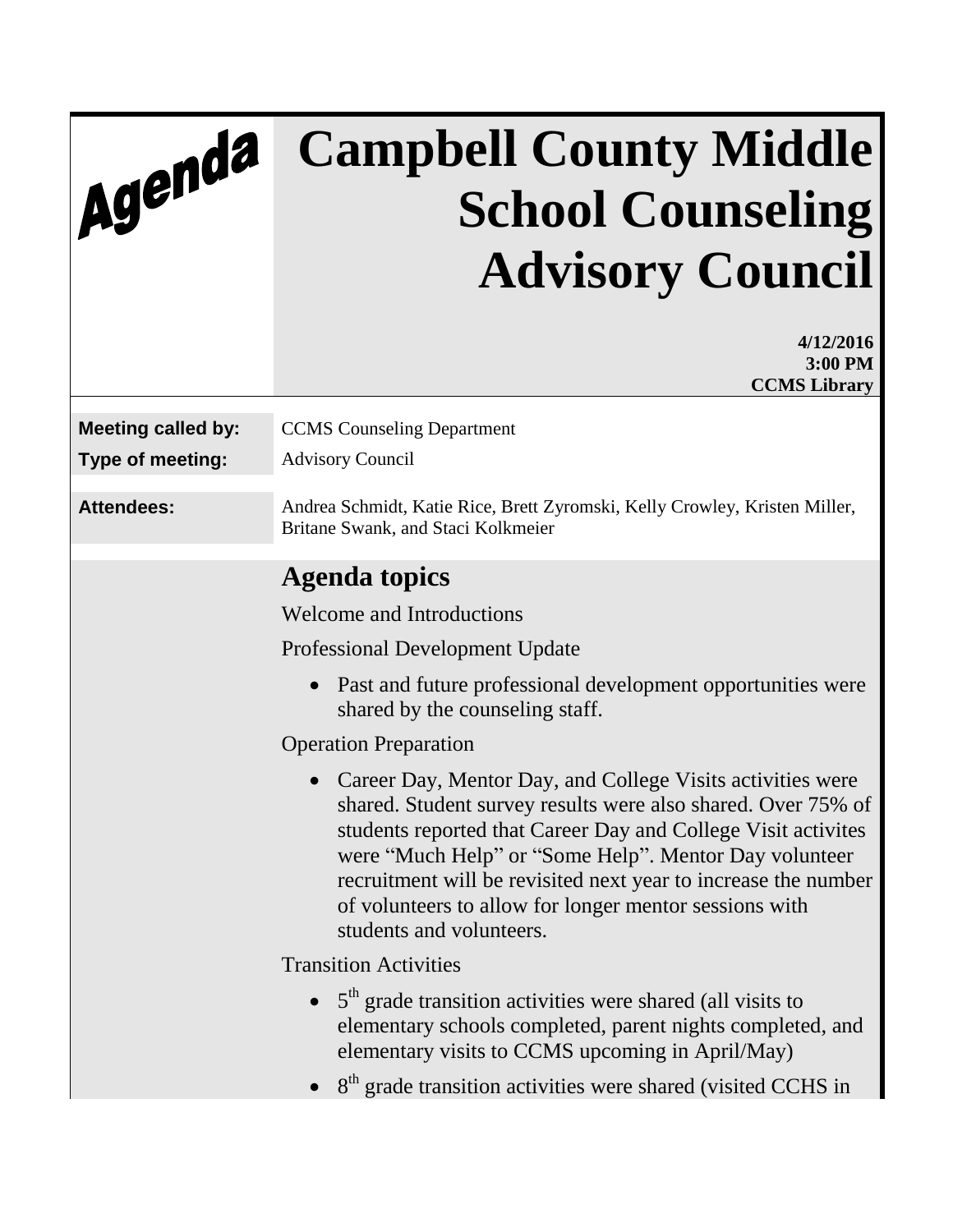Jan. 2016 and scheduling completed in Feb. 2016)

Past Activities

• Counselors reviewed programming activities completed  $(1<sup>st</sup>)$ and 2nd Trimester groups, Scheduling for all current and incoming students, 6<sup>th</sup> graders completed CoGat (a GT screener) and results coming soon)

Upcoming Activities-Parent Night

- $\bullet$  The  $4<sup>th</sup>$  and final parent night of this school year will be held in Apr.  $21<sup>st</sup>$  in conjunction with Parent/Teacher Conferences. There will be two guest speakers.
- KPREP testing begins in May.

Open Discussion

Discussion on attendance intervention procedures

## **CCMS School Counseling Advisory Council**

**10/16/2014 3:00 PM CCMS Library**